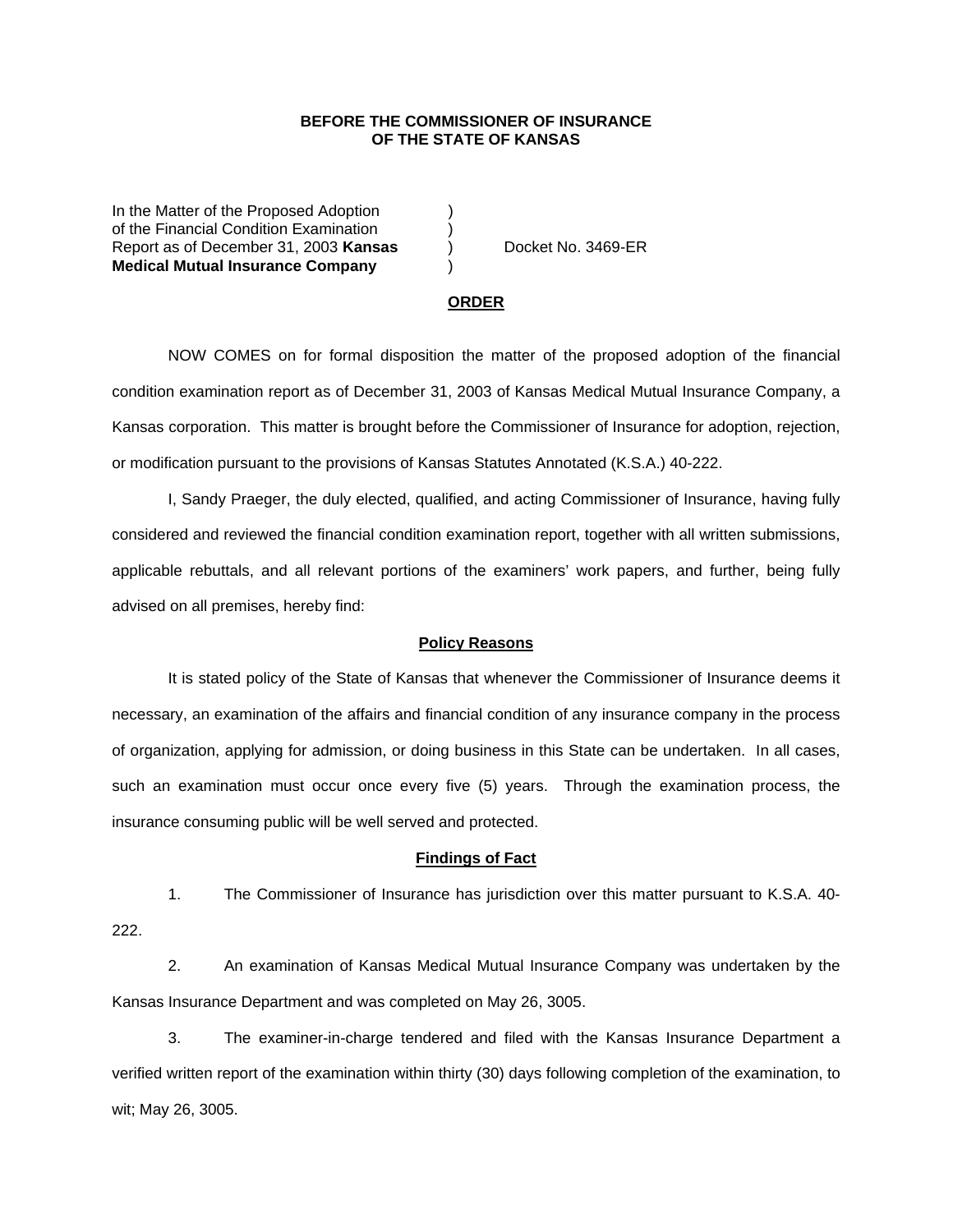4. Following receipt of the verified report, the Kansas Insurance Department transmitted the report to Kansas Medical Mutual Insurance Company on June 1, 2005, with a duly executed notice advising the company of its opportunity to prepare and submit to the Kansas Insurance Department a written submission or rebuttal with respect to any and all matters contained in the report. Kansas Medical Mutual Insurance Company was further advised that any written submission or rebuttal needed to be filed with the Kansas Insurance Department no later than thirty (30) days after receipt of the verified report.

 5. Kansas Medical Mutual Insurance Company filed a written acceptance of the verified report on June 7, 2005.

 6. Based upon the written submission tendered by Kansas Medical Mutual Insurance Company, the company took no exceptions to matters contained in the verified report.

 7. Within thirty (30) days of the end of the time period allowed for written submission or rebuttal, the Commissioner of Insurance fully reviewed the report, together with all written submissions and rebuttals provided by Kansas Medical Mutual Insurance Company. The Commissioner of Insurance further reviewed all relevant workpapers.

 8. No other written submissions or rebuttals were submitted by Kansas Medical Mutual Insurance Company.

## **Conclusion of Law**

9. K.S.A. 40-222(k)(2) provides:

"Within 30 days of the end of the period allowed for the receipt of written submissions or rebuttals, the commissioner shall fully consider and review the report, together with any written submissions or rebuttals and any relevant portions of the examiners workpapers and enter an order:

- (A) Adopting the examination report as filed or with modification or corrections. If the examination report reveals that the company is operating in violation of any law, regulation or prior order of the commissioner, the commissioner may order the company to take any action the commissioner considers necessary and appropriate to cure such violations; or
- (B) rejecting the examination report with directions to the examiners to reopen the examination for purposes of obtaining additional data, documentation or information, and refiling pursuant to subsection (k); or
- (C) call and conduct a fact-finding hearing in accordance with K.S.A. 40-281 and amendments thereto for purposes of obtaining additional documentation, data, information and testimony."